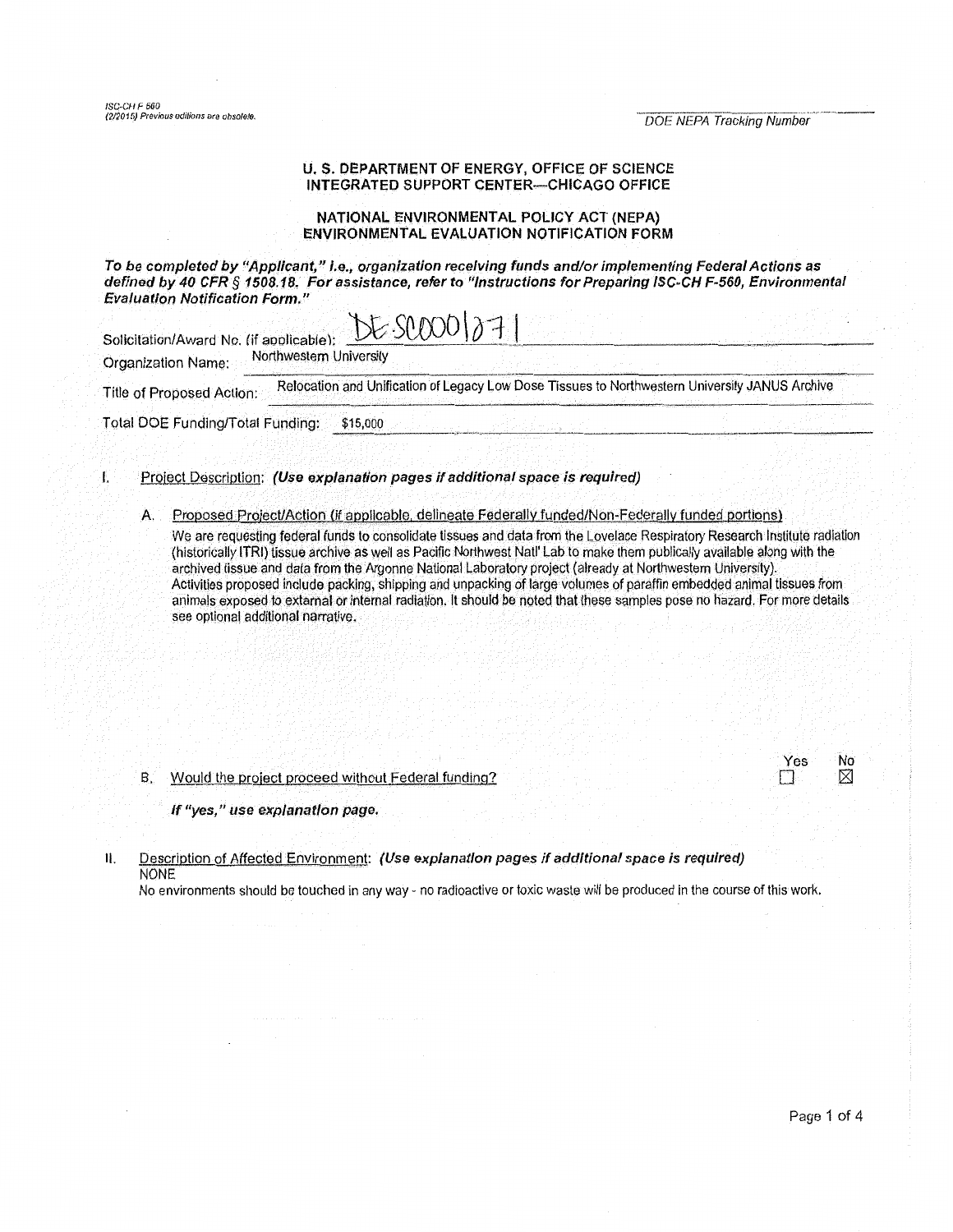| $\mathbf{m}_i$ |    | <b>Preliminary Questions:</b>                                                            |                                                                                                                                |          |         |  |  |
|----------------|----|------------------------------------------------------------------------------------------|--------------------------------------------------------------------------------------------------------------------------------|----------|---------|--|--|
|                | А. | Is the DOE-funded work routinely administrative or entirely advisory or a "paper study?" |                                                                                                                                |          | No<br>⊠ |  |  |
|                |    |                                                                                          | If "Yes", ensure that the description in Section I reflects this and go directly to Section V.                                 |          |         |  |  |
|                | В. |                                                                                          | Is there any potential whatsoever for: (Provide an explanation for each "Yes" response)                                        |          |         |  |  |
|                |    | $\mathbf{1}$                                                                             | Work to be performed outdoors?                                                                                                 |          | XXX     |  |  |
|                |    | $\overline{2}$ .                                                                         | Major modification of a building interior?                                                                                     |          |         |  |  |
|                |    | 3.                                                                                       | Threat of violation of applicable statutory, regulatory, or permit requirements for<br>environment, safety, and health?        |          |         |  |  |
|                |    | 4.                                                                                       | Siting, construction or major expansion of waste treatment, storage, or disposal<br>facilities?                                | ि        | ⊠       |  |  |
|                |    | 5.                                                                                       | Disturbance to hazardous substances, pollutants, or contaminants preexisting in the<br>environment?                            | n.       | ⊠       |  |  |
|                |    | 6.                                                                                       | The presence of any environmentally-sensitive resources?                                                                       |          | XXX     |  |  |
|                |    | 7.                                                                                       | Potential for high consequence impacts to human health or the environment?                                                     |          |         |  |  |
|                |    | 8.                                                                                       | The work being connected to another existing/proposed activity that could potentially<br>create a significant impact?          |          |         |  |  |
|                |    | 9.                                                                                       | Nearby past, present, and/or reasonably foreseeable future actions such that<br>collectively significant impacts could result? | П        | ⊠       |  |  |
|                |    | 10.                                                                                      | Scientific or public controversy, uncertainty over potential impacts, or conflicts<br>regarding resource usage?                | ing<br>T | ⊠       |  |  |
|                |    |                                                                                          |                                                                                                                                |          |         |  |  |

If "No" to ALL Section III.B. questions, go directly to Section V.

- IV. Potential Environmental Effects: (Provide an explanation for each "Yes" response)
	- A. Sensitive Resources: Could the proposed action potentially result in changes and/or disturbances to any of the following resources? **Interest and the following** resources

|    |             |                                                                                                            | Yes | No |
|----|-------------|------------------------------------------------------------------------------------------------------------|-----|----|
|    | 1.          | Threatened/Endangered Species and/or Critical Habitats                                                     |     |    |
|    | 2.          | Other Protected Species (e.g., Burros, Migratory Birds)                                                    |     |    |
|    | 3.          | Sensitive Environments (e.g., Tundra/Coral Reefs/Rain Forests)                                             |     |    |
|    | 4.          | <b>Cultural or Historic Resources</b>                                                                      |     |    |
|    | 5.          | Important Farmland                                                                                         |     |    |
|    | 6.          | Non-Attainment Areas for Ambient Air Quality Standards                                                     |     |    |
|    | 7.          | Class   Air Quality Control Region                                                                         |     |    |
|    | 8.          | Special Sources of Groundwater (e.g. Sole Source Aquifer)                                                  |     |    |
|    | 9.          | Navigable Air Space                                                                                        |     |    |
|    | 10.         | Coastal Zones                                                                                              |     |    |
|    | 11.         | Areas with Special National Designation (e.g. National Forests, Parks, Trails)                             |     |    |
|    | 12.         | Floodplains and/or Wetlands                                                                                |     |    |
| В. |             | Regulated Substances/Activities: Would the proposed action involve any of the following regulated Items or |     |    |
|    | activities? |                                                                                                            |     |    |
|    |             |                                                                                                            |     |    |
|    | 13.         | Natural Resource Damage Assessments                                                                        |     |    |
|    | 14.         | Invasive Species or Exotic Organisms                                                                       |     |    |
|    | 15.         | <b>Noxious Weeds</b>                                                                                       |     |    |
|    |             |                                                                                                            |     |    |

- 15. 16. Noxious Weeds Clearing or Excavation (indicate if greater than one acre)
- 17, Dredge or Fill (under Clean Water Act, Section 404, greater than one acre)

<u>L</u>  $\Box$ 

L <u>p</u>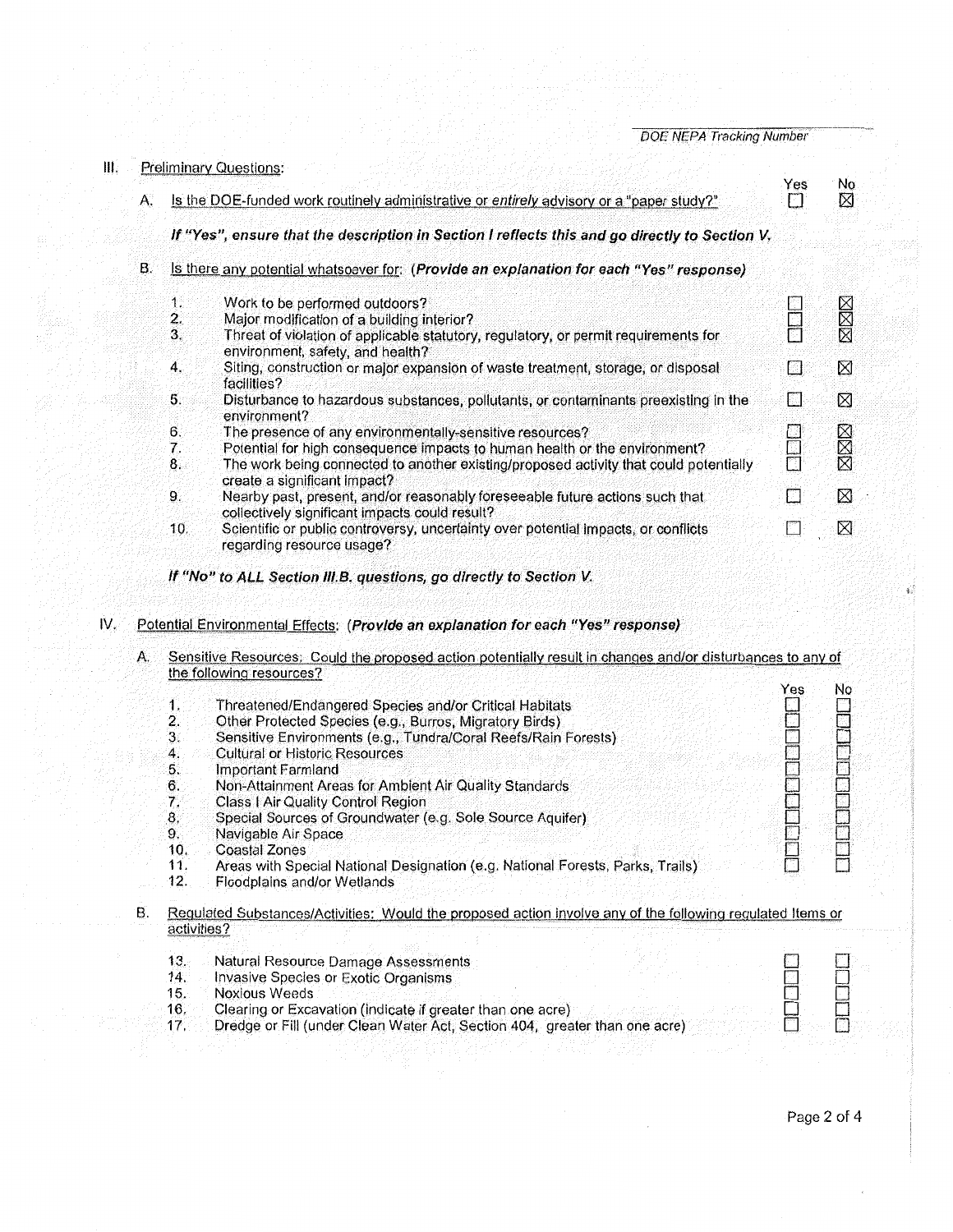|    | В. |                                   | Regulated Substances/Activities: Would the proposed action involve any of the following regulated Items or<br>activities? (continued)                                         |              |                         |              |     |
|----|----|-----------------------------------|-------------------------------------------------------------------------------------------------------------------------------------------------------------------------------|--------------|-------------------------|--------------|-----|
|    |    |                                   |                                                                                                                                                                               |              |                         | Yes          | No  |
|    |    | 18.                               | Noise (in excess of regulations)                                                                                                                                              |              |                         |              |     |
|    |    | 19.                               | Asbestos Removal                                                                                                                                                              |              |                         |              |     |
|    |    | 20.                               | Polychlorinated biphenyls (PCBs)                                                                                                                                              |              |                         |              |     |
|    |    | 21,                               | Import, Manufacture, or Processing of Toxic Substances                                                                                                                        |              |                         |              |     |
|    |    | 22.                               | <b>Chemical Storage/Use</b>                                                                                                                                                   |              |                         |              |     |
|    |    | 23.                               | Pesticide Use                                                                                                                                                                 |              |                         |              |     |
|    |    | 24.                               | Hazardous, Toxic, or Criteria Pollutant Air Emissions                                                                                                                         |              |                         |              |     |
|    |    | 25.                               | <b>Liquid Effluents</b>                                                                                                                                                       |              |                         |              |     |
|    |    | 26.                               | Spill Prevention/Surface Water Protection                                                                                                                                     |              |                         |              |     |
|    |    | 27.                               | Underground Injection                                                                                                                                                         |              |                         |              |     |
|    |    | 28.                               | Hazardous Waste                                                                                                                                                               |              |                         |              |     |
|    |    | 29.                               | <b>Underground Storage Tanks</b>                                                                                                                                              |              |                         |              |     |
|    |    |                                   |                                                                                                                                                                               |              |                         |              |     |
|    |    | 30.                               | Radioactive or Radioactive Mixed Waste                                                                                                                                        |              |                         | r de anglica |     |
|    |    | 31.                               | <b>Radiation Exposure</b>                                                                                                                                                     |              |                         |              |     |
|    |    | 32.                               | Nanoscale Materials                                                                                                                                                           |              |                         |              |     |
|    |    | 33.                               | Genetically Engineered Microorganisms/Plants or Synthetic Biology?                                                                                                            |              |                         |              |     |
|    |    | 34.                               | <b>Ozone Depleting Substances</b>                                                                                                                                             |              |                         |              |     |
|    |    | 35.                               | Greenhouse Gas Generation/Sustainability                                                                                                                                      |              |                         |              |     |
|    |    | 36.                               | Off-Road Vehicles                                                                                                                                                             |              |                         |              |     |
|    |    | 37.                               | Biosafety Level 3-4 Laboratory                                                                                                                                                |              |                         |              |     |
|    |    | 38.                               | Research on Human Subjects or other Vertebrate Animals                                                                                                                        |              |                         |              |     |
|    |    | 39                                | Facility footprint exceeds 5,000 Square Feet                                                                                                                                  |              |                         |              |     |
|    | C, |                                   | Other Relevant Information: Would the proposed action involve the following?                                                                                                  |              |                         |              |     |
|    |    |                                   |                                                                                                                                                                               |              |                         | Yes          | No  |
|    |    | 40.                               | Disproportionate Nearby Presence of Minority and/or Low Income Populations                                                                                                    |              |                         |              |     |
|    |    | 41.                               | Existing, Modified, or New Federal/State Permits                                                                                                                              |              |                         |              |     |
|    |    | 42.                               | Involvement of Another Federal Agency (e.g. license/permit, funding, approval)                                                                                                |              |                         | <b>Book</b>  |     |
|    |    | 43.                               | Action in a State with NEPA-type law                                                                                                                                          |              |                         |              |     |
|    |    | 44.                               | <b>Expansion of Public Utilities/Services</b>                                                                                                                                 |              |                         |              |     |
|    |    | 45.                               | Depletion of a Non-Renewable Resources                                                                                                                                        |              |                         |              |     |
|    |    | 46.                               | Subject to an Existing Institutional Work Planning and Control Process                                                                                                        |              |                         |              |     |
|    |    | 47.                               | Other Pertinent Information Which Could Impact Human Health or the Environment                                                                                                |              |                         | 靣            |     |
| V. |    |                                   | Applicant Certification that to the best of their knowledge all information provided on this form is accurate:                                                                |              |                         |              |     |
|    |    |                                   |                                                                                                                                                                               |              |                         | Yes          | No. |
|    |    |                                   | Does this disclosure contain classified, confidential, or other exempt information that DOE would<br>not be obligated to disclose pursuant to the Freedom of Information Act? |              |                         | ГI           | Ø   |
|    |    |                                   |                                                                                                                                                                               |              |                         |              |     |
|    | A. |                                   | Organization Official (Name and Title): David E. Lynch, Executive Director, OSR Chicago                                                                                       |              | $a \wedge r$<br>سو پرسم |              |     |
|    |    | Signature:                        |                                                                                                                                                                               |              | Date: $1/1/4$           |              |     |
|    |    |                                   | e-mail: OSR-Chicago@northwestern.edu<br>the control of the control of the control of the                                                                                      |              | Phone: 312-503-7955     |              |     |
|    | В. |                                   | RM-SP0031543<br>Optional Secondary Approval (Name and Title):                                                                                                                 |              |                         |              |     |
|    |    |                                   |                                                                                                                                                                               |              |                         |              |     |
|    |    | e-mail:                           |                                                                                                                                                                               |              |                         |              |     |
|    |    |                                   |                                                                                                                                                                               |              |                         |              |     |
|    |    | for an activities and the confir- | The more has been the company of the company of the company of<br>in the following and a series<br><b>Contract Contract</b><br>tria co<br><b>Contractor</b><br>in Albert      | and a series |                         |              |     |
|    |    |                                   | المستحقق والمستحدث والمتواطئ والمتحدث والمستقل والمستقل والمستحدث والمتناقص                                                                                                   |              |                         |              |     |

Page 3 of 4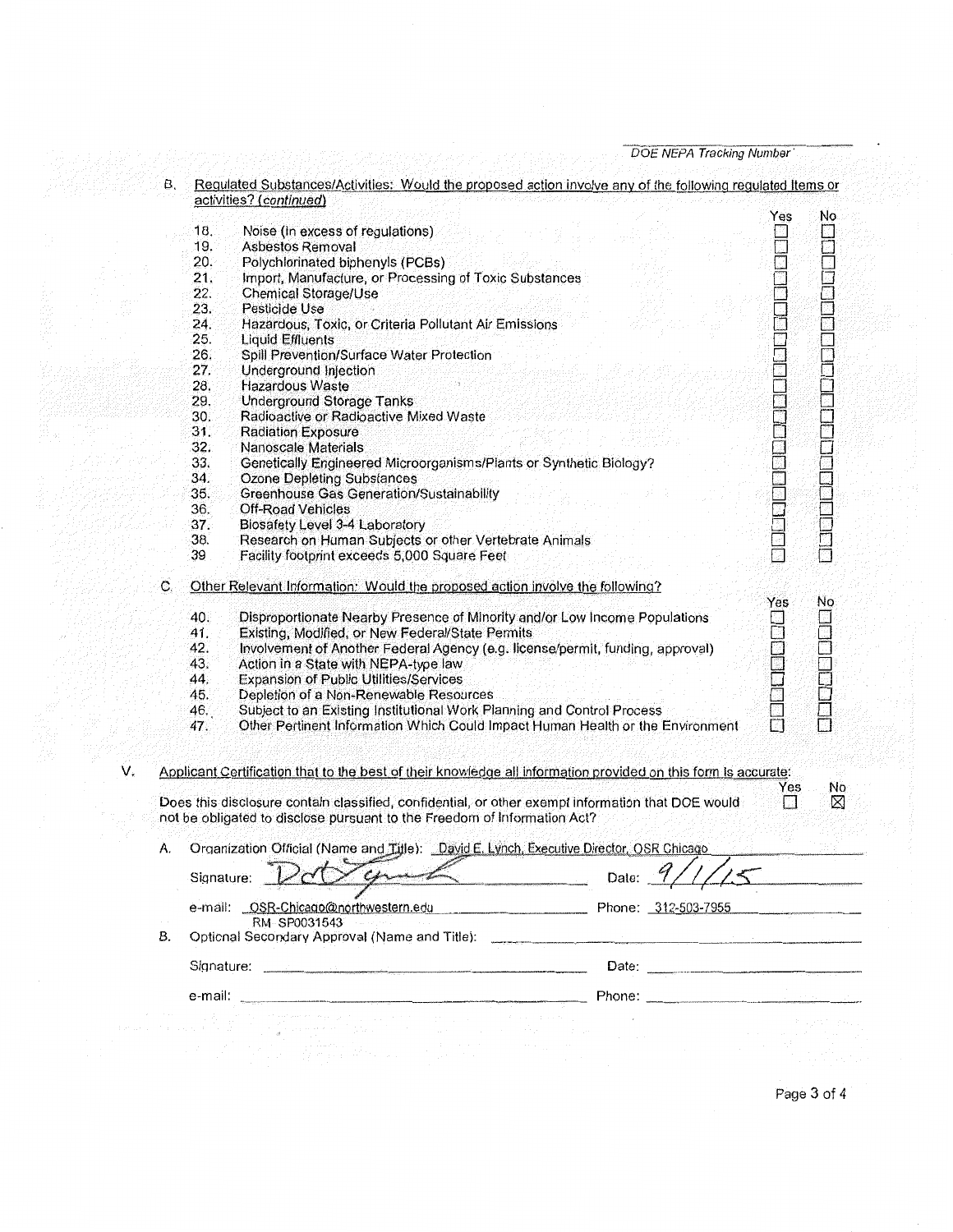### Remainder to be completed by DOE

VĹ. DOE Concurrence/Recommendation/Determination:

| А. | DOE Project Director/Program Manager or Contract/Grant Management Specialist:                           |     | No  |
|----|---------------------------------------------------------------------------------------------------------|-----|-----|
|    | Has the Applicant completed the Form correctly?                                                         |     |     |
|    | Does an existing Generic Categorical Exclusion apply?                                                   |     |     |
|    | If yes, indicate:                                                                                       |     |     |
|    |                                                                                                         |     |     |
|    | Name and Title: Sable Williams contract Speciall St                                                     |     |     |
| В. | <b>DOE NEPA Team Review:</b>                                                                            |     |     |
|    | Is the class of action identified in the DOE NEPA Regulations (Appendices A-D to                        | Yes | No. |
|    | Subpart D (10 CFR § 1021))?<br>If yes, specify the class(es) of action: $\underline{\mathcal{B}}$ . 30  |     |     |
|    | Name and Title:                                                                                         |     |     |
|    | Signature:<br>Date:                                                                                     |     |     |
| С. | DOE Counsel (if requested):                                                                             |     |     |
|    | Name and Title:                                                                                         |     |     |
|    | Signature:<br>Date:                                                                                     |     |     |
| D. | DOE NEPA Compliance Officer:                                                                            |     |     |
|    | The preceding pages are a record of documentation required under DOE Final NEPA Regulation, 10 CFR $\S$ |     |     |
|    | 1021.400.                                                                                               |     |     |

Action may be categorically excluded from further NEPA review. I have determined that the proposed action meets the requirements for Categorical Exclusion referenced above.

Action requires approval by Head of the Field Organization. Recommend preparation of an **Environmental Assessment.** 

Action requires approval by Head of the Field Organization or a Secretarial Officer. Recommend preparation of an Environmental Impact Statement.

Comments/limitations if any:

R

Ð

 $\Box$ 

| um<br>$\mathcal{C}$<br>$\sim$ $\sim$ $\sim$ | $n(x_{\text{corr}})$ |  | the contract of the contract of the<br>and the state of<br>$\sim$ $  -$                                           |  |
|---------------------------------------------|----------------------|--|-------------------------------------------------------------------------------------------------------------------|--|
| bignature:                                  | <b>A. A. A.</b>      |  | <b>Contract Contract Contract</b><br>.<br>$+$<br>and the contract of<br>and the com-<br>and the state of the con- |  |

Page 4 of 4